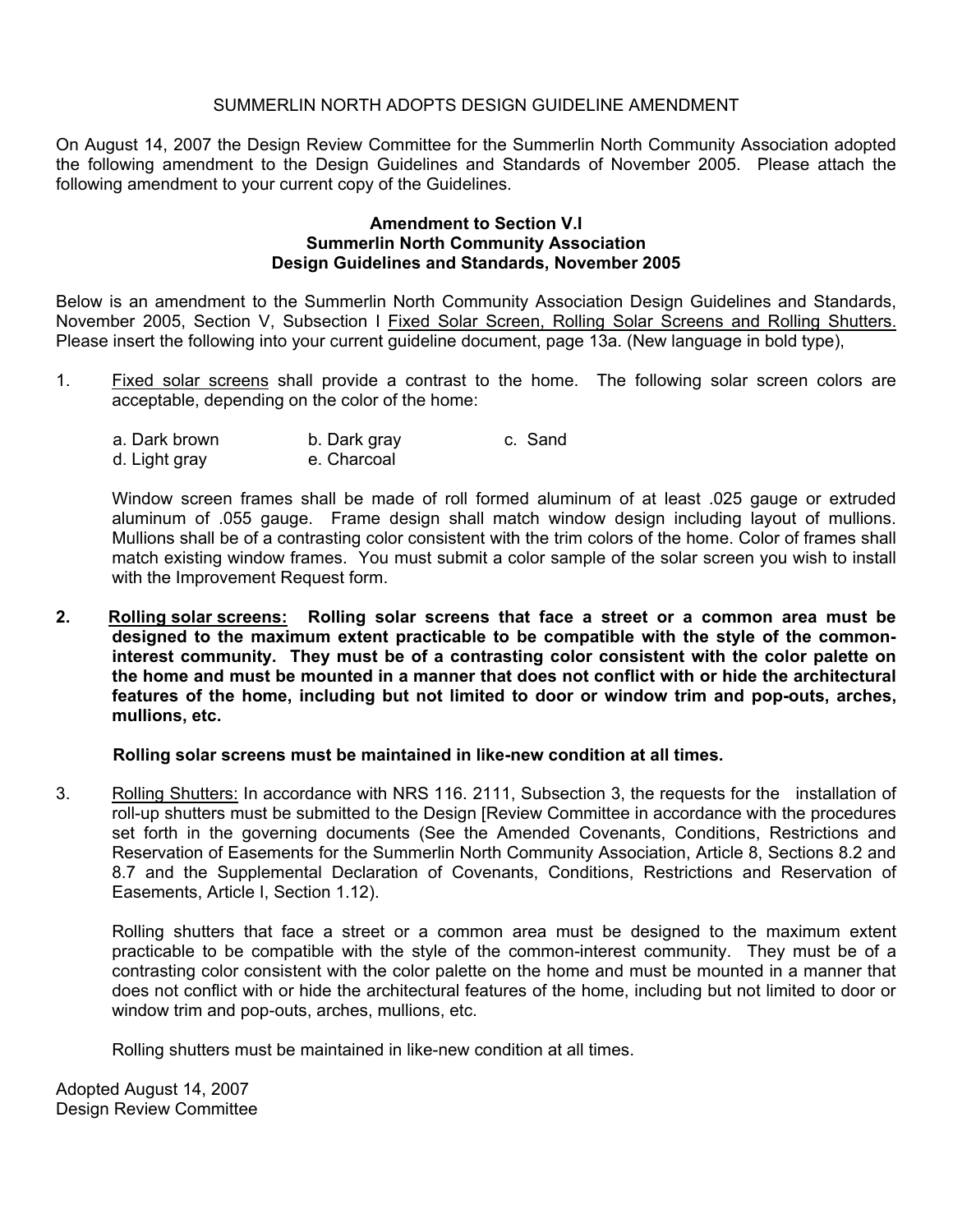#### **Amendment to Summerlin North Community Association Design Guidelines and Standards** Article V. F. Exterior Lighting/Holiday Lighting & Decorations

#### $F_{1}$ **Exterior Lighting**

- 1. Subtle, low level lighting of facades and front yard landscaping is encouraged. The lighting of address plagues is required.
- 2. Lighting fixtures may be mounted on poles at a height not to exceed six (6) feet; the home or accessory structures at a height not to exceed ten (10) feet. [A-3/14/17]
- 3. Festoon lighting (i.e. bistro, lantern, café, etc.) may be installed either Temporary or Permanent as follows:
	- a. Temporary Installation: Festoon lighting may be installed on an occasional basis, (i.e. special events. party, etc.) per Manufactures Specifications not to exceed forty-eight (48) hours. Lights may only be used during the time of the event. [3/14/17] [11/13/18]
	- b. Permanent Installation: Plans for all permanent installations must be submitted to SNCA prior to installation; and must be installed in accordance with the Manufacturers Specifications and in compliance with the National Electric Code (NEC), City of Las Vegas Outdoor Lighting Regulations Chapter 285 and Summerlin North Community Association Design Guidelines and Standards as follows: [11/13/18]

-Lighting shall be installed no higher than the ceiling of the first floor; in no condition shall they be attached higher than ten (10') feet.

-Lighting shall not be installed any closer than seven feet-six inches (7'6") to any walkable surface; measured to the bottom of the light bulb.

-Lighting shall not be installed within five (5) feet of any property line, party wall, or Village wall.

-Lighting shall not be installed within three (3) feet horizontal from a balcony, door or window. (NEC  $225.19(D)(1)$ 

-No lighting shall be installed directly over or within five (5) feet from a pool or spa. (NEC 680.22(B)(1)) -Lighting shall not produce more than .5 foot candles of light spill to any adjacent property. (CLV Ord 12-03 Chapter 285.1 (c))

-Lighting shall be listed, approved and intended for outdoor use.

-All lighting must be hard wired with a GFCI circuit installed at least eighteen (18 ") inches above finished Lighting must be controlled via a light switch. Motion or light sensors may not be used. (NEC floor.  $(210.8(a)(3))$ . (Unplugging the lights is not an acceptable method to turn on and off.)

-Only clear glass white light shatterproof bulbs, not to exceed 5 watts, are permitted. Colored or animated lights are prohibited. The wiring must be black.

-Unless self-supporting, all lighting must be supported using messenger wire. All messenger wire to be tensioned at a rate of six  $(6)$  inches of wire slack per ten  $(10)$  feet. (NEC 225.6)

-All lights to be attached to a mounting pole or mast must be painted the body color of the residence. The mast height shall be no less than seven feet-six inches (7'6") and no more than ten (10) feet above finished grade; and have a minimum five (5') foot setback from all perimeter walls. Mast must be installed so that it does not exceed a parallel relationship in the direction of the residence and no more than 15 degrees away from the residence in any direction. The mast installation must be installed per City of Las Vegas Building and Safety Codes and requires a permit.

-All attachments to the residence must be a direct connection through the exterior siding to a structural element. All penetrations should be sealed with the appropriate waterproofing and must be painted to match the color of the surface to which it is attached.

-Lights must be turned off by 11:00 p.m. unless being used for an event.

-All tension must be maintained to comply with the original design approval. All broken or missing lights must be promptly replaced.

- 4. Holiday String Lighting/Decorations may be displayed as follows:
	- String-type holiday lighting attached to the home or landscape material must be installed in accordance a. with Manufactures Specifications and may only be used for the holidays that fall between October 31 and December 31.
	- Decorations for holidays that fall between December 1 and December 31 may be displayed as early as 10  $b.$ days prior to Thanksgiving Day and must be removed by January 15.
	- All other holiday decorations such as Valentine's Day, St. Patrick's Day, Easter, Fourth of July, Halloween C. and Thanksgiving decorations may be displayed 21 days prior to the holiday and must be removed seven (7) days after the holiday.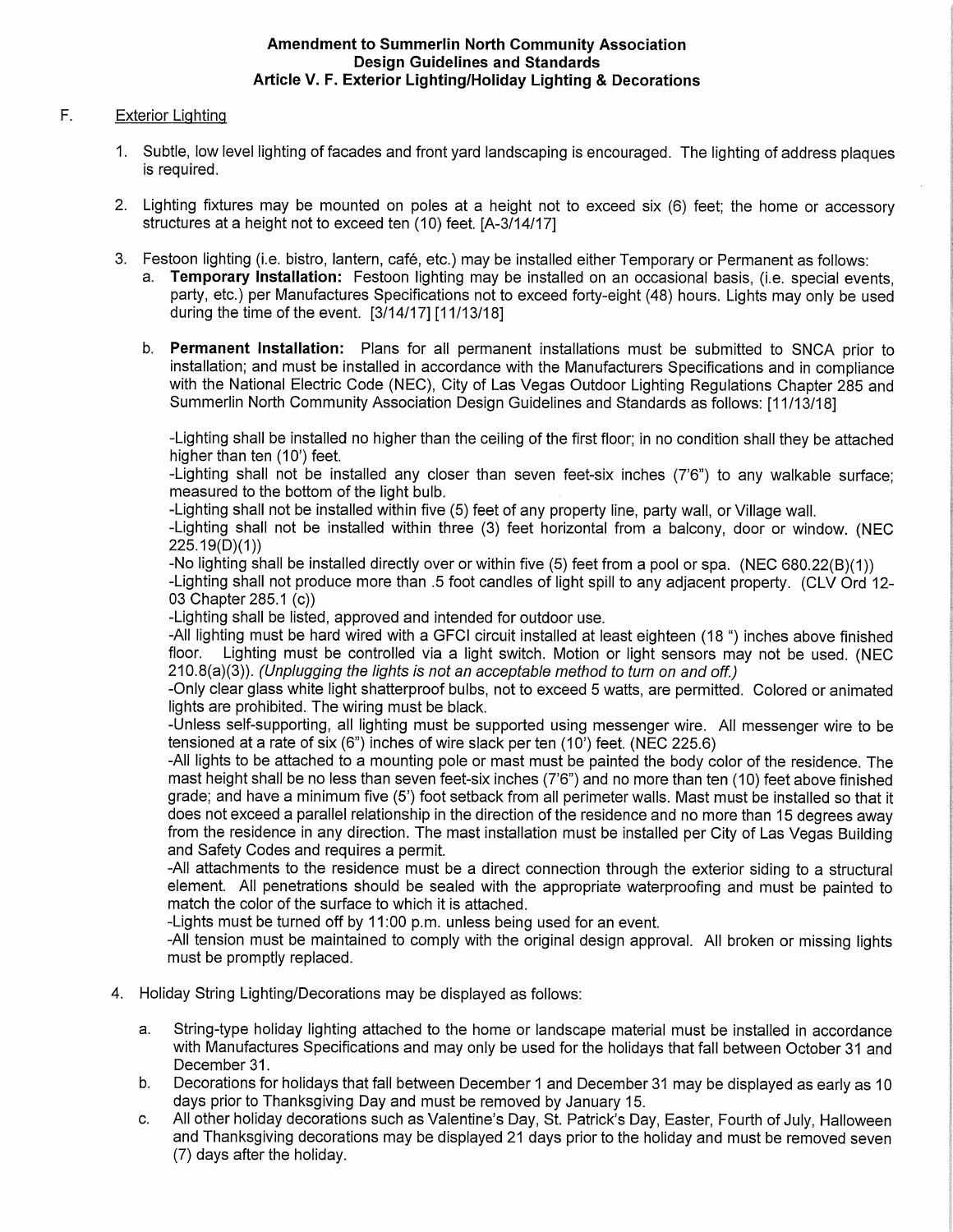# **Amendment to Design Guidelines and Standards Summerlin North Community Association April 2007 Section V. C. 4 and 5 Room Additions, First and Second Story Additions, Balconies/Sundecks, Patio Enclosures/Sun Rooms, Auxiliary Structures and Casitas**

Please insert the following into your current guideline document, page 11. **(The amended language is in bold)**.

- 4. Roof: The Committee will limit the overall height of all new additions to the maximum height of builder constructed two-story homes in the same subdivision. **Casitas may not exceed the height of the accompanying structure on the lot.** Roof pitch and design shall not deviate from that which exists in the neighborhood. Where a subdivision consists only of one-story homes, the overall height will be limited to the maximum height of builder constructed homes in that subdivision. Any change in materials will require that a sample of the product and color be submitted with the request.
- 5. Rear Yard Setbacks: Room additions, balconies, sundecks, auxiliary structures and casitas shall extend no closer than fifteen (15) feet from the rear property line. Balconies that face an open common area may encroach 50% percent (seven feet six inches) into the minimum setback. Patio covers, auxiliary structures, **Casita's** and structures outlined in Section V.P. may extend no closer than five (5) feet from the rear property line.

Adopted 4/10/07 Design Review Committee

11a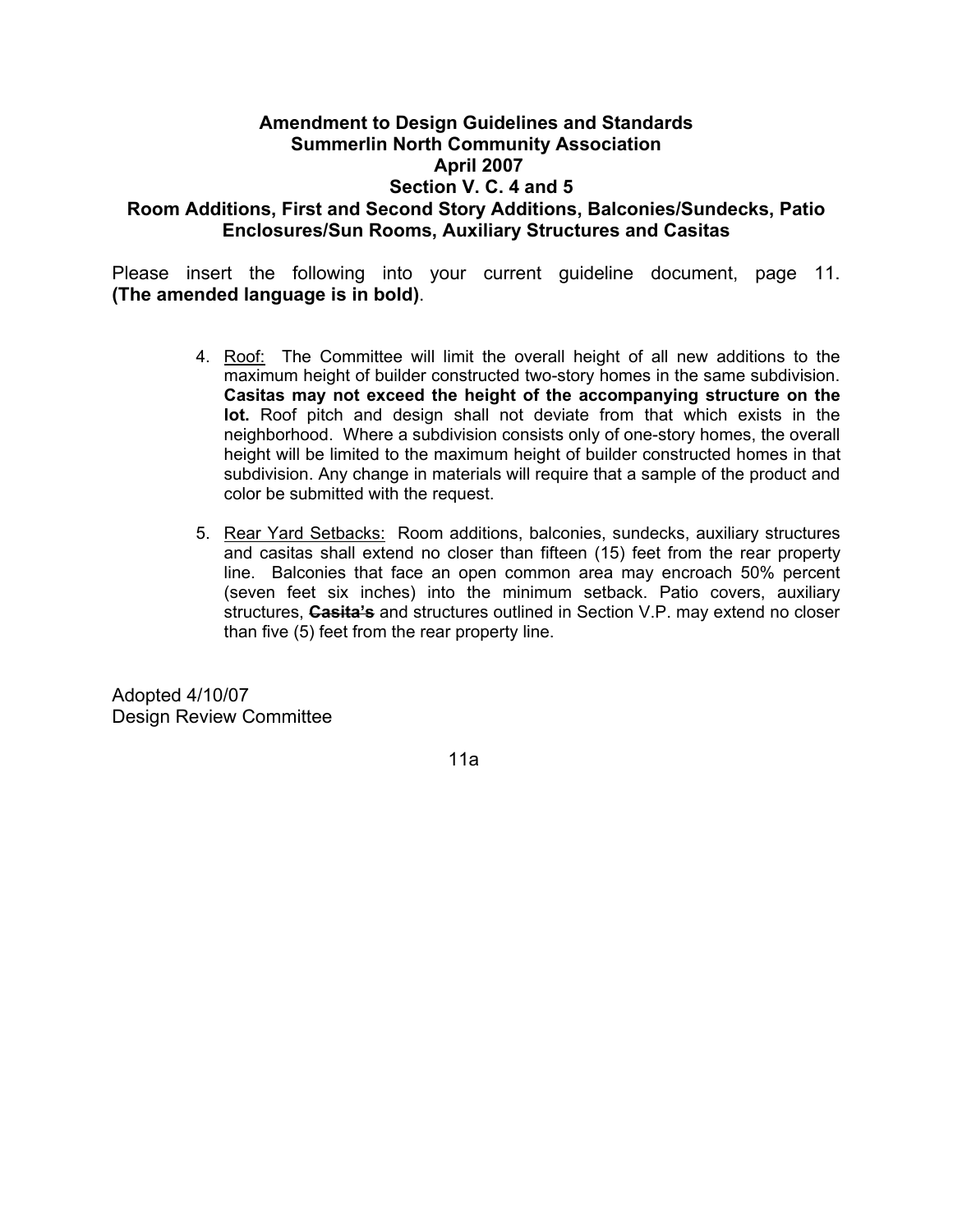## **Amendment to Design Guidelines and Standards Summerlin North Community Association April 2007 Section V. P. Playhouses, Play Structures, Storage Shed, Auxiliary Structures and Casitas**

Please insert the following into your current guideline document, page 14. **(The amended language is in bold)**.

- P. Playhouses, Play Structures, Storage Sheds **and** Auxiliary Structures, **Casita's**: Playhouses, play structures, storage sheds **and** Auxiliary structures **and Casita's** will be approved on a case-by-case basis with respect to design considerations which the Committee, in its discretion will deem appropriate, as well as lot layout:
	- 1. Structures must be constructed, located and screened to minimize the impact on the adjacent neighbors' privacy and any existing structure or common area.
	- 2. Structures shall blend with the colors and materials of the home.
	- 3. If the playhouse, play structure, storage shed **or** auxiliary structure **or Casita** exceeds the height of the property line wall, the minimum setback requirement is five (5) feet from perimeter walls.
	- 4. Storage sheds must match the architectural design, materials and color of the home if visible above the perimeter walls.
	- 5. Roof height shall not exceed (12) feet maximum.

Adopted 4/10/07 Design Review Committee

14a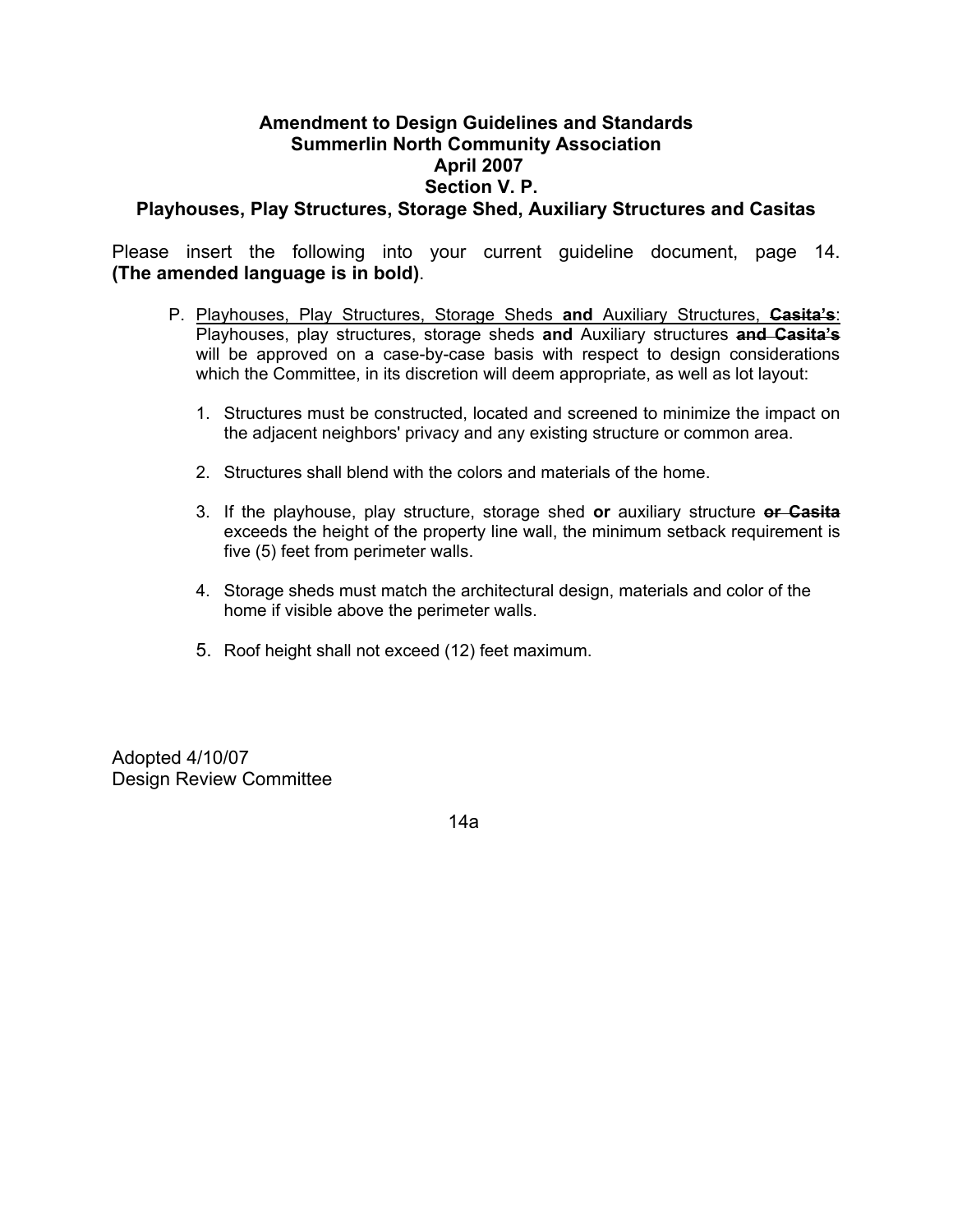# **Amendment to Design Guidelines and Standards Summerlin North Community Association December 2007 Section G. and G.7**

## **Patio Covers, Shade Structures, Raised Observation Decks, Arbors, Trellises, Gazebos, Exterior Fireplaces, and Barbecues**

Please insert the following into your current guideline document, page 12. **(The amended language is in bold)**.

- **G.** Patio Covers, Shade Structures, Raised Observation Decks, Arbors, Trellises, Gazebos, Exterior Fireplaces, and Barbecues: These structures should be of materials and colors, which match or compliment the existing residence. Size and design must be compatible with the lot and the immediate neighborhood and, unless constructed of redwood, shall be painted or stained to match the color of the home or the trim color of the home. (Refer to C.8. for patio enclosures.) A Palapa greater than eight (8) feet in diameter is defined as a shade structure**, and therefore is subject to Section G, Sub-sections 1-3 below.** 
	- 1. Front yard shade structures, arbors, trellises and gazebos may not be appropriate; however, the Committee will consider requests on a case-by-case basis.
	- 2. The following materials are not acceptable: (This material list is not all-inclusive.)
		- a. Corrugated plastic or corrugated metal
		- b. Plastic webbing, split bamboo, reeded or straw-like material with the exception of an umbrella eight (8) feet or less in diameter
		- c. Asphalt shingles
		- d. Rolled roofing unless on a flat roof with a tile wrap
	- 3. These improvements may encroach no closer than five (5) feet from all property lines. Greater setback distances may be required depending on the improvement.
	- 4. Exterior fireplaces, fire pits and permanent barbecues must be setback a minimum of five (5) feet from all property line walls.
	- 5. Patio/Balcony covers on condominiums require the approval of the sub-association Board of Directors and must be constructed of the same materials and colors of existing buildings and be of the same architectural design.
	- 6. Raised observation decks or patios are allowed in the rear yard only. [A-8/10/04]
		- (a) On portions of the lot located at grade level of the residence, the minimum set back requirement is five feet (5') from all perimeter walls. The height of the floor surface of the deck may not exceed 30" above the grade of the building pad for the residence located on the lot.
		- (b) Patios, decks, landings, walks, paths, waterslides/features, statuary and other hardscape improvements are allowed on the upward slope of rear and side yards, but the finished surface of the improvements shall be no higher than 2/3 (66%) of the difference in elevation between the top and the toe of the slope with a minimum setback of 10' from all perimeter walls. Structures (including but not limited to gazebos, sheds, play equipment, fireplaces, barbeques, shade structures, etc.) on slopes are allowed, but the top of such structure may not exceed the elevation height of the top of the slope and must be set back a minimum of 10' from all perimeter walls. (See Exhibit 9) [A-8/10/04]

It is important to note that slopes that are disturbed for the installation of any improvements may require engineered drawings and city permits. [A-8/10/04] [A-10/11/05]

**7. A single pole Palapa less than (8) feet in diameter may be allowed; however it must be submitted for review. Quantity is limited to a maximum of two (2) per residence with reasonable separation between the canopies. The edge of the canopy must be setback a minimum of five (5) feet from all property lines.**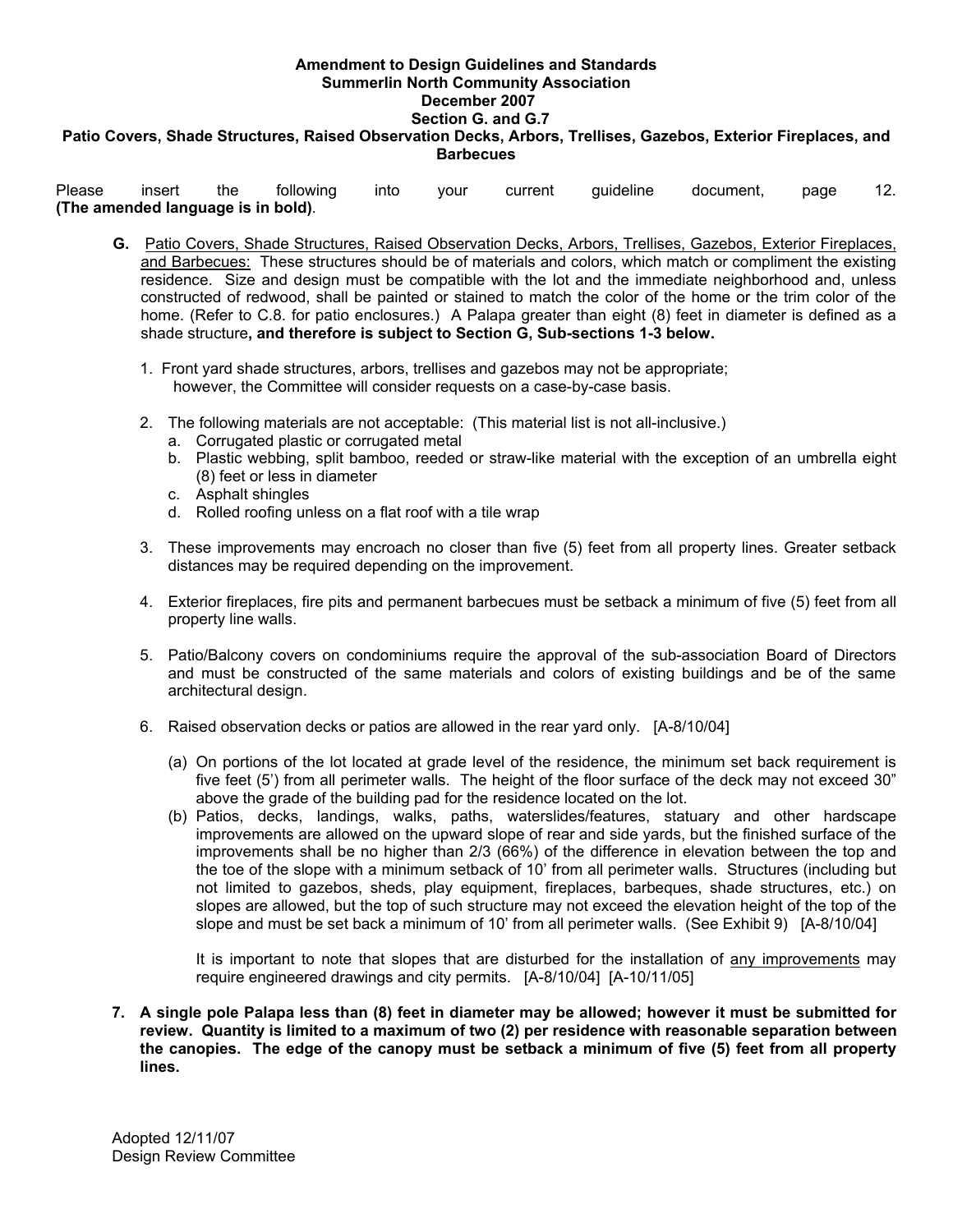# **SUMMERLIN NORTH ADOPTS DESIGN GUIDELINE AMENDMENT**

On June 13, 2006, the Design Review Committee for the Summerlin North Community Association adopted the following amendments to the Design Guidelines and Standards of November, 2005. Please attach all of the following amendments to your current copies of the Guidelines.

## **Amendment to Section V.B Summerlin North Community Association Design Guidelines and Standards, June 13, 2006**

Below is an amendment to the Summerlin North Community Association Design Guidelines and Standards, November 2005, Section V. Subsection B, Exterior Painting. Section V, Subsection B, Exterior Painting has been eliminated in its entirety and replaced with the following language. Please insert the following into your current guideline document, page 9a.

B. Exterior Painting: An Improvement Request form is not required for a home or wall which is being repainted using the existing colors in the same locations, provided the colors were originally used on the home or walls by the builder.

- 1. Color Change: An Improvement Request form is required for any change in exterior paint colors.
- 2. Exterior Color Choices: Specific color schemes have been developed for each subdivision and are available by contacting the management office. Once a color scheme has been selected, submission of an Improvement Request form indicating the color scheme is required. See Exhibit 10 for paint color standards.
- 3. Exterior Stone Choices: Specific stone colors have been developed for each paint color scheme and are available by contacting the management office. See Exhibit 10 for stone standards.

9a

# **Exhibit 10**

# **Exterior Color Schemes**

- I. Paint
	- A. A homeowner may select any brand of paint; however NO deviations from the approved colors are permitted. The homeowner is to ensure that all paint is to match the exact color specifications to the Dunn Edwards exhibits.
	- B. The use of all four colors as specified in the color schemes is recommended; however, a minimum of three colors are required. Should you desire to only use three colors you have the following options: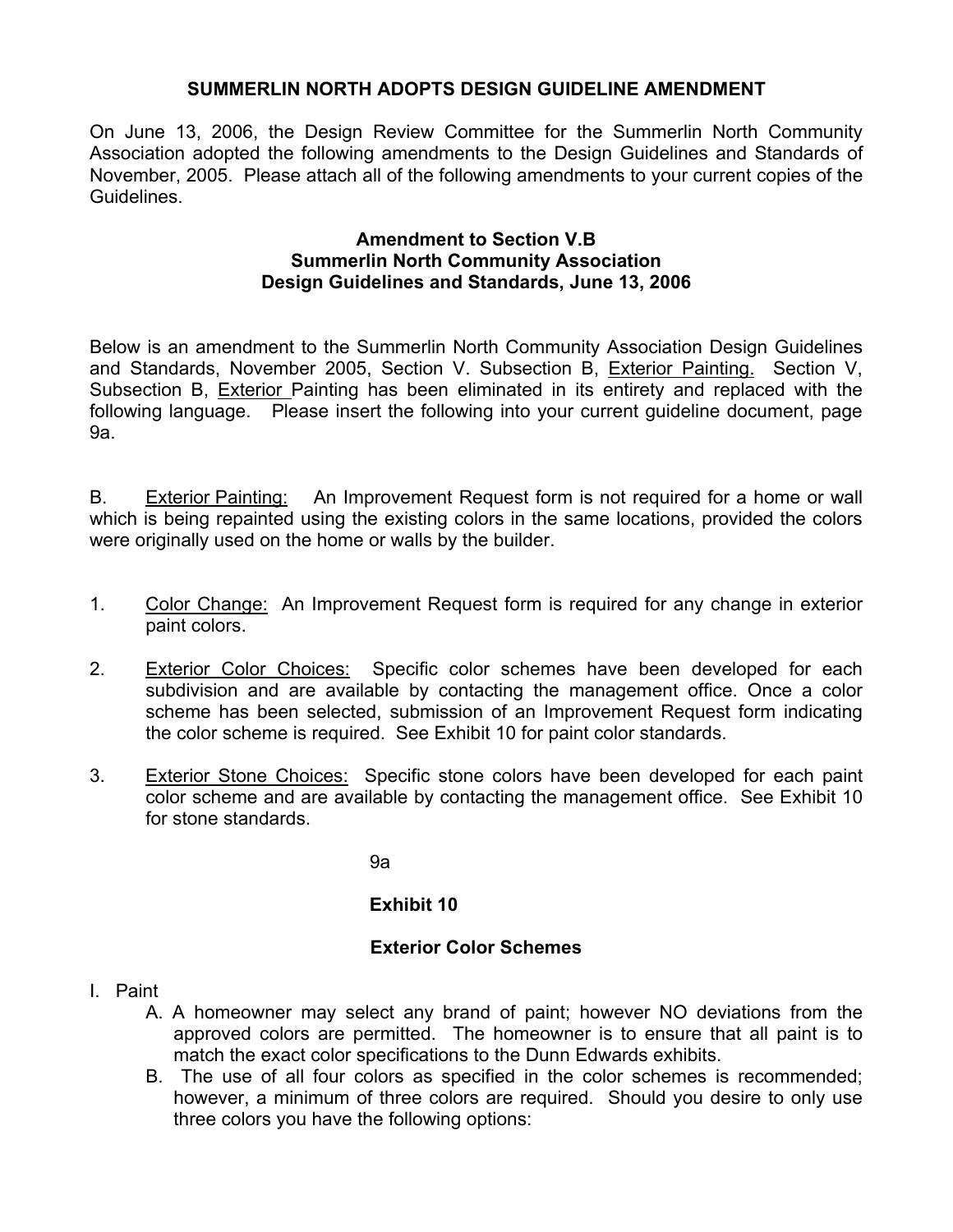- 1. No deviations from the body color labeled as "A" will be permitted. Color "D" may only be used as a front door option.
- 2. A minimum of two colors must be used on the body of the home. The second color on the body of your home must be "B" or "C".
- 3. If you choose to use only "B" or "C" on the body of your home, you must use color "D" on your front door.
- 4. If you choose to use both "B" and "C" on the body of your home, front door must be painted "B".
- C. Return walls are to be painted color "A".

 $A = Body Color$  B = Garage Door & Accent  $C = Trim$  D = Front Door

- II. Stone Veneer
	- A. Stone (veneer) is to be used as an Architectural element of the structure. The use of stone on a column, post, pilaster or a structural component is preferred. The use of stone (veneer) on a mass wall should continue to the bottom of the roof eave. Wainscoting or decorating of the exterior with stone (veneer) is discouraged.
	- B. All stone veneer is to be installed per manufacturers' specifications, and per all local codes & ordinances. A building permit may be required prior to installation. It is the responsibility of the homeowner to inquire and comply.
	- C. When applying stone veneer, the homeowner shall ensure that the installation has a finished top course cap or equal architectural finish and transition to the body of the structure.
	- D. When applying stone veneer along corners, only the manufacturer's corner components may be use. No substitutions shall be allowed to the manufacturers specifications.
	- E. Stone (veneer) depicted on approved elevations, strictly represents the permitted installation. If a homeowner would like to deviate from the original application to install additional stone, please submit a plan to the Design Review Committee for approval.
	- F. The stone (veneer) may be of any manufacturer. If a different manufacturer than originally specified in the color scheme is selected by the homeowner, the color is subject to approval by the Design Review Committee provided it is comparable to the original stone specified in the color scheme. If a homeowner desires a stone (veneer) not as originally specified in the color scheme, the homeowner must supply a stone sample which will be reviewed by Summerlin's color consultant and a design review fee of \$150.00 will be charged.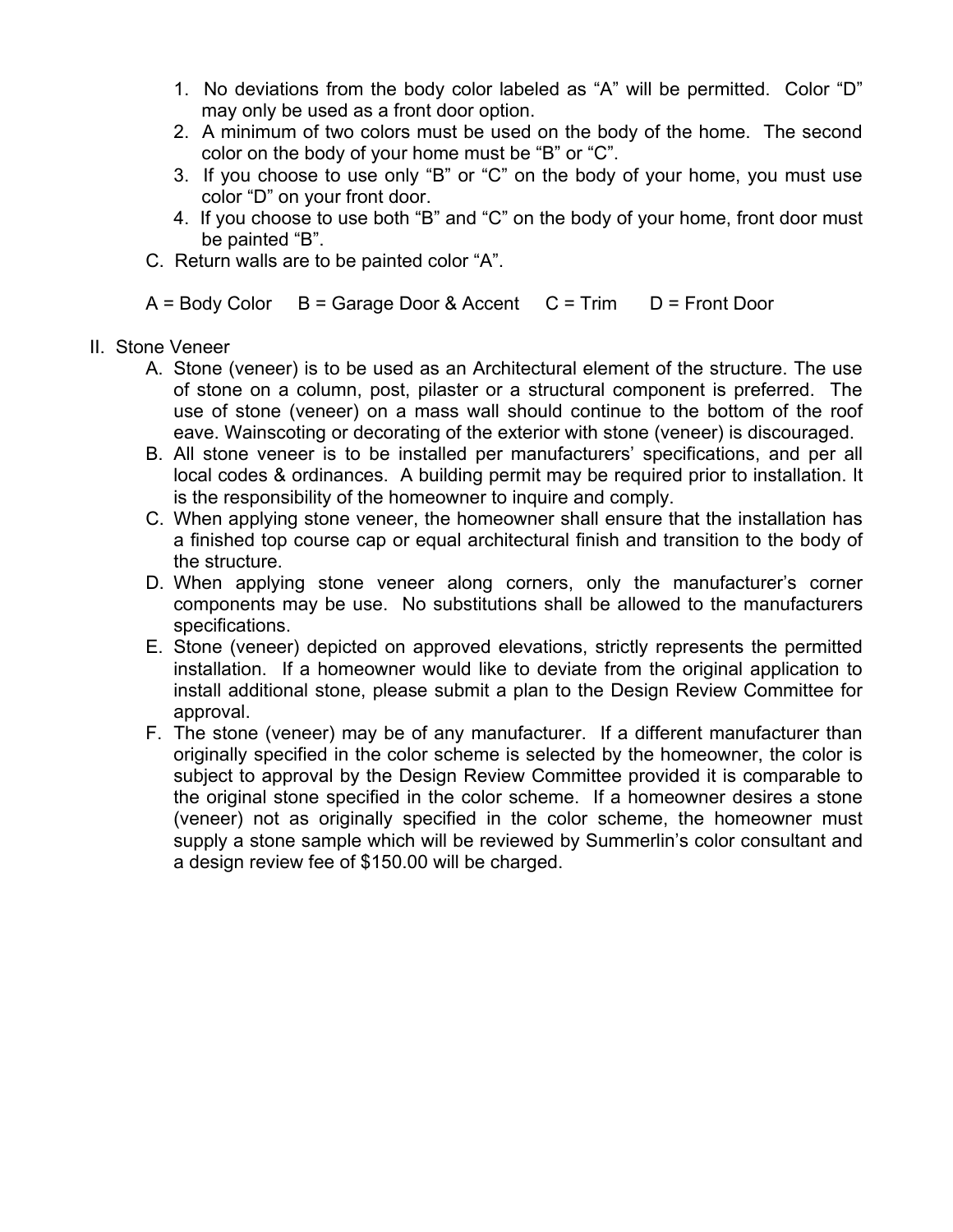#### **Amendment to Design Guidelines and Standards Summerlin North Community Association July 2008 Section G. and G.8 Patio Covers, Shade Structures, Raised Observation Decks, Arbors, Trellises, Gazebos, Exterior Fireplaces, and Barbecues**

Please insert the following into your current guideline document, page 12. **(The amended language is in bold)**.

- G. Patio Covers, Shade Structures **(temporary or permanent)**, Raised Observation Decks, Arbors, Trellises, Gazebos, Exterior Fireplaces, and Barbecues: These structures should be of materials and colors, which match or compliment the existing residence. Size and design must be compatible with the lot and the immediate neighborhood. Unless constructed of redwood, they shall be painted or stained to match the color of the home or the trim color of the home. (Refer to C.8. for patio enclosures.) A Palapa greater than eight (8) feet in diameter is defined as a shade structure**,** and therefore subject to Section G, Sub-sections 1-3 below.
	- 1. Front yard shade structures, arbors, trellises and gazebos may not be appropriate; however, the Committee will consider requests on a case-by-case basis.
	- 2. The following materials are not acceptable: (This material list is not all-inclusive.)
		- a. Corrugated plastic or corrugated metal
		- b. Plastic webbing, split bamboo, reeded or straw-like material with the exception of an umbrella eight (8) feet or less in diameter
		- c. Asphalt shingles
		- d. Rolled roofing unless on a flat roof with a tile wrap
	- 3. These improvements may encroach no closer than five (5) feet from all property lines. Greater setback distances may be required depending on the improvement.
	- 4. Exterior fireplaces, fire pits and permanent barbecues must be setback a minimum of five (5) feet from all property line walls.
	- 5. Patio/Balcony covers on condominiums require the approval of the sub-association Board of Directors and must be constructed of the same materials and colors of existing buildings and be of the same architectural design.
	- 6. Raised observation decks or patios are allowed in the rear yard only. [A-8/10/04]
		- (a) On portions of the lot located at grade level of the residence, the minimum set back requirement is five feet (5') from all perimeter walls. The height of the floor surface of the deck may not exceed 30" above the grade of the building pad for the residence located on the lot.
		- (b) Patios, decks, landings, walks, paths, waterslides/features, statuary and other hardscape improvements are allowed on the upward slope of rear and side yards, but the finished surface of the improvements shall be no higher than 2/3 (66%) of the difference in elevation between the top and the toe of the slope with a minimum setback of 10' from all perimeter walls. Structures (including but not limited to gazebos, sheds, play equipment, fireplaces, barbeques, shade structures, etc.) on slopes are allowed, but the top of such structure may not exceed the elevation height of the top of the slope and must be set back a minimum of 10' from all perimeter walls. (See Exhibit 9) [A-8/10/04]

Slopes that are disturbed for the installation of any improvements may require engineered drawings and city permits. [A-8/10/04] [A-10/11/05]

- 7. A single pole Palapa less than (8) feet in diameter may be allowed; however it must be submitted for review. Quantity is limited to a maximum of two (2) per residence with reasonable separation between the canopies. The edge of the canopy must be setback a minimum of five (5) feet from all property lines.
- **8. Fabric Shade Structures, temporary or permanent, are subject to review and approval according to location, color, and design. They are subject to Section G, Sub-sections 1-3 above. Acceptable colors, including architectural supports, would be those that match or blend with the colors on the residence or the roof tile. Only solid colors are acceptable. No stripes, prints, etc. The area covered may not exceed one-hundred (100) square feet, and the height of the structure may not exceed twelve (12) feet measured from the finished grade of the building pad. The structure must always be maintained in like-new condition.**